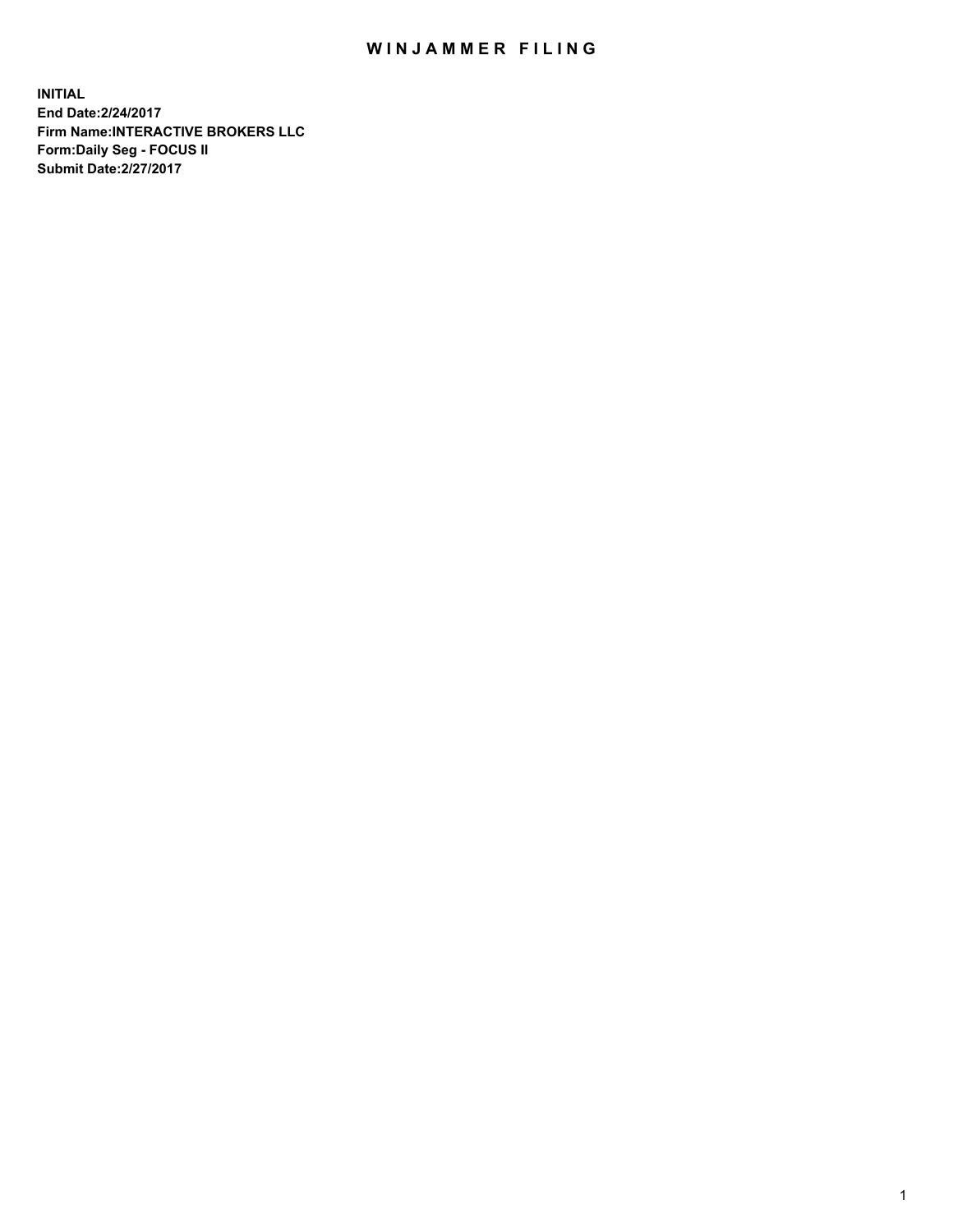## **INITIAL End Date:2/24/2017 Firm Name:INTERACTIVE BROKERS LLC Form:Daily Seg - FOCUS II Submit Date:2/27/2017 Daily Segregation - Cover Page**

| Name of Company<br><b>Contact Name</b><br><b>Contact Phone Number</b><br><b>Contact Email Address</b>                                                                                                                                                                                                                          | <b>INTERACTIVE BROKERS LLC</b><br><b>James Menicucci</b><br>203-618-8085<br>jmenicucci@interactivebrokers.c<br>om |
|--------------------------------------------------------------------------------------------------------------------------------------------------------------------------------------------------------------------------------------------------------------------------------------------------------------------------------|-------------------------------------------------------------------------------------------------------------------|
| FCM's Customer Segregated Funds Residual Interest Target (choose one):<br>a. Minimum dollar amount: ; or<br>b. Minimum percentage of customer segregated funds required:%; or<br>c. Dollar amount range between: and; or<br>d. Percentage range of customer segregated funds required between:% and%.                          | $\overline{\mathbf{0}}$<br>0<br>155,000,000 245,000,000<br>0 <sub>0</sub>                                         |
| FCM's Customer Secured Amount Funds Residual Interest Target (choose one):<br>a. Minimum dollar amount: ; or<br>b. Minimum percentage of customer secured funds required:%; or<br>c. Dollar amount range between: and; or<br>d. Percentage range of customer secured funds required between: % and %.                          | $\overline{\mathbf{0}}$<br>0<br>80,000,000 120,000,000<br>0 <sub>0</sub>                                          |
| FCM's Cleared Swaps Customer Collateral Residual Interest Target (choose one):<br>a. Minimum dollar amount: ; or<br>b. Minimum percentage of cleared swaps customer collateral required:% ; or<br>c. Dollar amount range between: and; or<br>d. Percentage range of cleared swaps customer collateral required between:% and%. | $\overline{\mathbf{0}}$<br>$\overline{\mathbf{0}}$<br>0 <sub>0</sub><br><u>00</u>                                 |

Attach supporting documents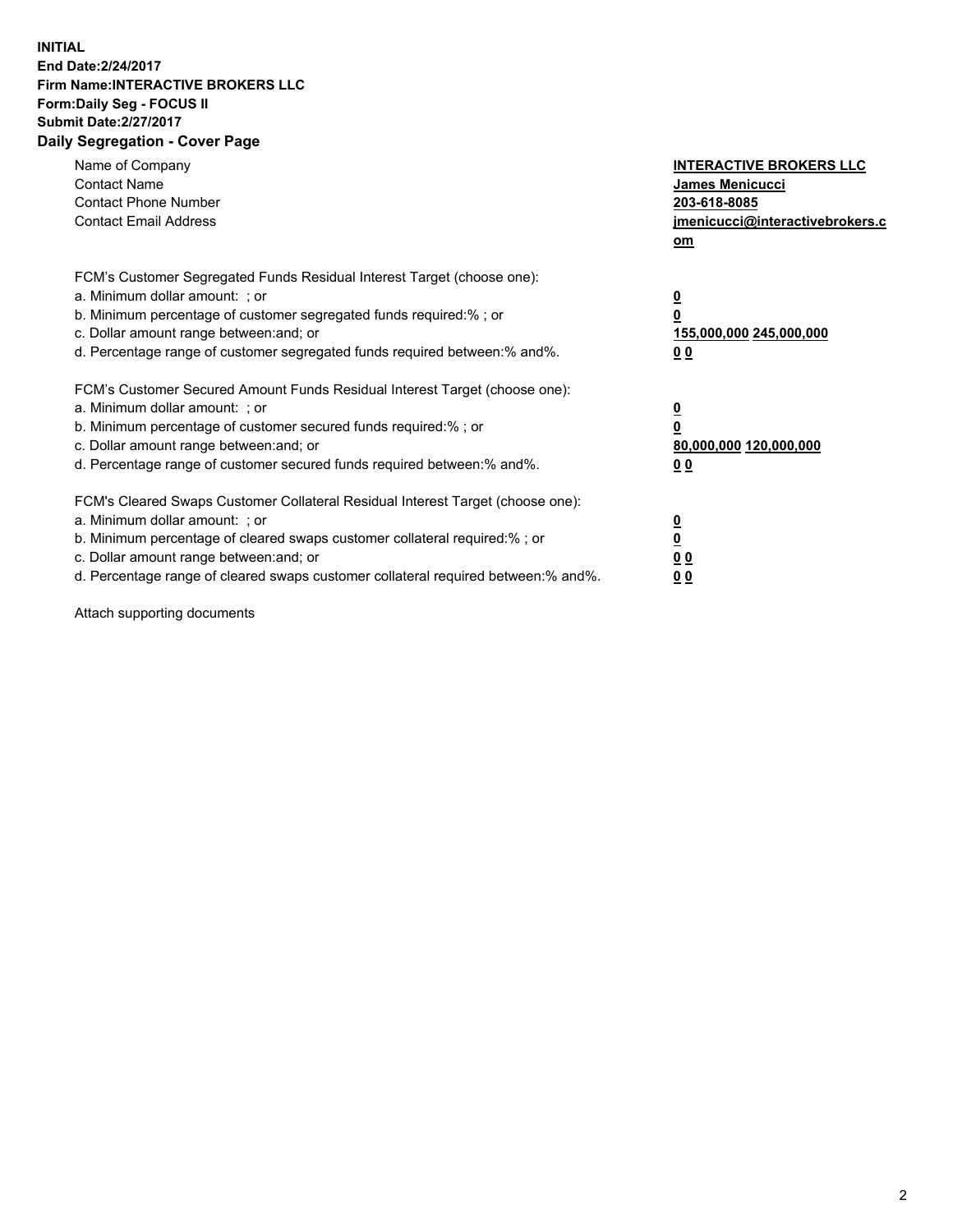## **INITIAL End Date:2/24/2017 Firm Name:INTERACTIVE BROKERS LLC Form:Daily Seg - FOCUS II Submit Date:2/27/2017**

|     | <b>Daily Segregation - Secured Amounts</b>                                                  |                                  |
|-----|---------------------------------------------------------------------------------------------|----------------------------------|
|     | Foreign Futures and Foreign Options Secured Amounts                                         |                                  |
|     | Amount required to be set aside pursuant to law, rule or regulation of a foreign            | $0$ [7305]                       |
|     | government or a rule of a self-regulatory organization authorized thereunder                |                                  |
| 1.  | Net ledger balance - Foreign Futures and Foreign Option Trading - All Customers             |                                  |
|     | A. Cash                                                                                     | 359,750,678 [7315]               |
|     | B. Securities (at market)                                                                   | $0$ [7317]                       |
| 2.  | Net unrealized profit (loss) in open futures contracts traded on a foreign board of trade   | -801,529 [7325]                  |
| 3.  | Exchange traded options                                                                     |                                  |
|     | a. Market value of open option contracts purchased on a foreign board of trade              | 277,833 [7335]                   |
|     | b. Market value of open contracts granted (sold) on a foreign board of trade                | <mark>-23,332</mark> [7337]      |
| 4.  | Net equity (deficit) (add lines 1.2. and 3.)                                                | 359,203,650 [7345]               |
| 5.  | Account liquidating to a deficit and account with a debit balances - gross amount           | 61,981 [7351]                    |
|     | Less: amount offset by customer owned securities                                            | 0 [7352] 61,981 [7354]           |
| 6.  | Amount required to be set aside as the secured amount - Net Liquidating Equity              | 359,265,631 [7355]               |
|     | Method (add lines 4 and 5)                                                                  |                                  |
| 7.  | Greater of amount required to be set aside pursuant to foreign jurisdiction (above) or line | 359,265,631 [7360]               |
|     | 6.                                                                                          |                                  |
|     | FUNDS DEPOSITED IN SEPARATE REGULATION 30.7 ACCOUNTS                                        |                                  |
| 1.  | Cash in banks                                                                               |                                  |
|     | A. Banks located in the United States                                                       | 10,200,000 [7500]                |
|     | B. Other banks qualified under Regulation 30.7                                              | 0 [7520] 10,200,000 [7530]       |
| 2.  | Securities                                                                                  |                                  |
|     | A. In safekeeping with banks located in the United States                                   | 409,668,105 [7540]               |
|     | B. In safekeeping with other banks qualified under Regulation 30.7                          | 0 [7560] 409,668,105 [7570]      |
| 3.  | Equities with registered futures commission merchants                                       |                                  |
|     | A. Cash                                                                                     | $0$ [7580]                       |
|     | <b>B.</b> Securities                                                                        | <u>0</u> [7590]                  |
|     | C. Unrealized gain (loss) on open futures contracts                                         | 0 [7600]                         |
|     | D. Value of long option contracts                                                           | $0$ [7610]                       |
|     | E. Value of short option contracts                                                          | 0 [7615] 0 [7620]                |
| 4.  | Amounts held by clearing organizations of foreign boards of trade                           |                                  |
|     | A. Cash                                                                                     | $0$ [7640]                       |
|     | <b>B.</b> Securities                                                                        | <u>0</u> [7650]                  |
|     | C. Amount due to (from) clearing organization - daily variation                             | 0 [7660]                         |
|     | D. Value of long option contracts                                                           | $0$ [7670]                       |
|     | E. Value of short option contracts                                                          | 0 [7675] 0 [7680]                |
| 5.  | Amounts held by members of foreign boards of trade                                          |                                  |
|     | A. Cash                                                                                     | 71,932,504 [7700]                |
|     | <b>B.</b> Securities                                                                        | 0 [7710]                         |
|     | C. Unrealized gain (loss) on open futures contracts                                         | <u>-6,408,293</u> [7720]         |
|     | D. Value of long option contracts                                                           | 277,833 [7730]                   |
|     | E. Value of short option contracts                                                          | -23,332 [7735] 65,778,712 [7740] |
| 6.  | Amounts with other depositories designated by a foreign board of trade                      | 0 [7760]                         |
| 7.  | Segregated funds on hand                                                                    | $0$ [7765]                       |
| 8.  | Total funds in separate section 30.7 accounts                                               | 485,646,817 [7770]               |
| 9.  | Excess (deficiency) Set Aside for Secured Amount (subtract line 7 Secured Statement         | 126,381,186 [7380]               |
|     | Page 1 from Line 8)                                                                         |                                  |
| 10. | Management Target Amount for Excess funds in separate section 30.7 accounts                 | 80,000,000 [7780]                |
| 11. | Excess (deficiency) funds in separate 30.7 accounts over (under) Management Target          | 46,381,186 [7785]                |
|     |                                                                                             |                                  |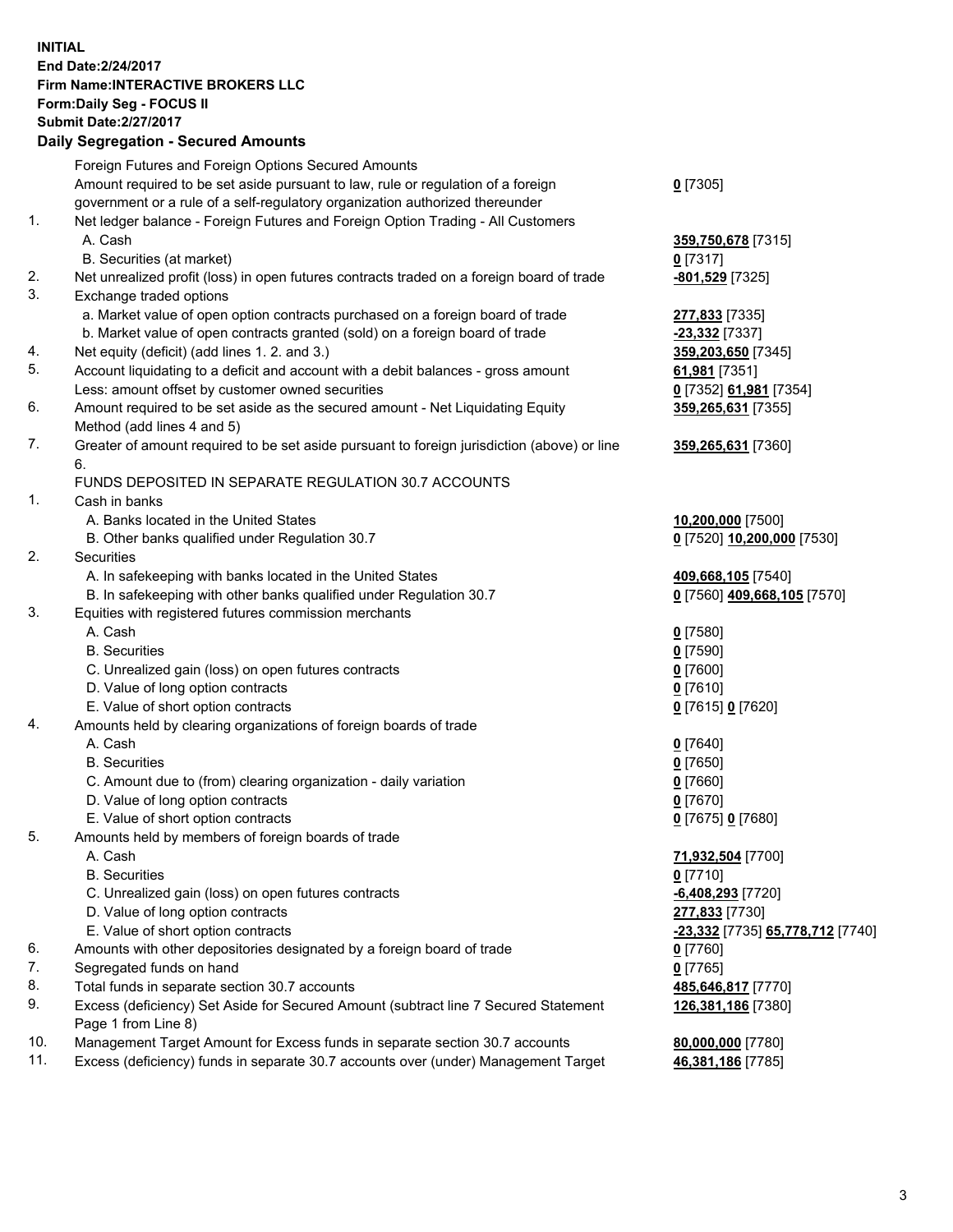**INITIAL End Date:2/24/2017 Firm Name:INTERACTIVE BROKERS LLC Form:Daily Seg - FOCUS II Submit Date:2/27/2017 Daily Segregation - Segregation Statement** SEGREGATION REQUIREMENTS(Section 4d(2) of the CEAct) 1. Net ledger balance A. Cash **3,425,673,049** [7010] B. Securities (at market) **0** [7020] 2. Net unrealized profit (loss) in open futures contracts traded on a contract market **-173,272,445** [7030] 3. Exchange traded options A. Add market value of open option contracts purchased on a contract market **114,171,946** [7032] B. Deduct market value of open option contracts granted (sold) on a contract market **-214,911,820** [7033] 4. Net equity (deficit) (add lines 1, 2 and 3) **3,151,660,730** [7040] 5. Accounts liquidating to a deficit and accounts with debit balances - gross amount **175,341** [7045] Less: amount offset by customer securities **0** [7047] **175,341** [7050] 6. Amount required to be segregated (add lines 4 and 5) **3,151,836,071** [7060] FUNDS IN SEGREGATED ACCOUNTS 7. Deposited in segregated funds bank accounts A. Cash **117,909,793** [7070] B. Securities representing investments of customers' funds (at market) **1,951,688,860** [7080] C. Securities held for particular customers or option customers in lieu of cash (at market) **0** [7090] 8. Margins on deposit with derivatives clearing organizations of contract markets A. Cash **17,829,323** [7100] B. Securities representing investments of customers' funds (at market) **1,432,444,980** [7110] C. Securities held for particular customers or option customers in lieu of cash (at market) **0** [7120] 9. Net settlement from (to) derivatives clearing organizations of contract markets **-20,818,015** [7130] 10. Exchange traded options A. Value of open long option contracts **114,172,009** [7132] B. Value of open short option contracts **-214,914,464** [7133] 11. Net equities with other FCMs A. Net liquidating equity **0** [7140] B. Securities representing investments of customers' funds (at market) **0** [7160] C. Securities held for particular customers or option customers in lieu of cash (at market) **0** [7170] 12. Segregated funds on hand **0** [7150] 13. Total amount in segregation (add lines 7 through 12) **3,398,312,486** [7180] 14. Excess (deficiency) funds in segregation (subtract line 6 from line 13) **246,476,415** [7190] 15. Management Target Amount for Excess funds in segregation **155,000,000** [7194]

16. Excess (deficiency) funds in segregation over (under) Management Target Amount Excess

**91,476,415** [7198]